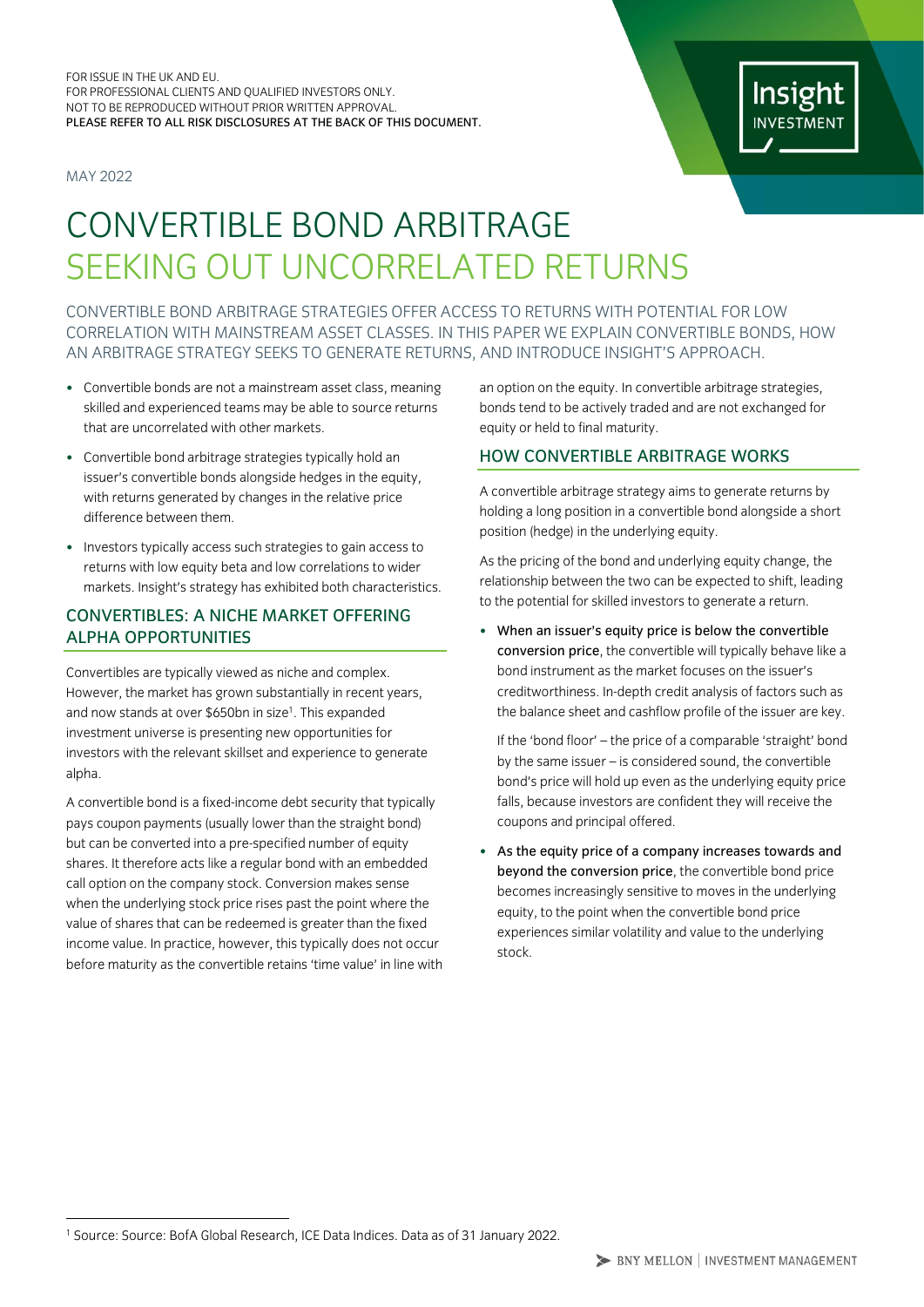# INSIGHT'S CONVERTIBLE ARBITRAGE STRATEGY

Insight's convertible arbitrage strategy aims to deliver positive returns while offering low correlation with mainstream assets and emphasising capital protection.

## How does the strategy achieve this?

In our view, there are four key components of convertible bond returns: movements in equities, volatility, credit and rates. Our strategy aims to generate returns from market inefficiencies in the pricing of these components in three areas (see Figure 1):

- Volatility capture: Our strategy aims to generate the largest component of its returns from positions focused on this area, which are typically fully hedged. We aim to generate returns from the change in dynamics between price moves in the convertible bond and the underlying equity, which lead to a change in optimal hedging ratios.
- Equity themes: These positions aim to generate returns from equity upside (which we expect to lead to positive convertible bond performance) in specific sectors of the market.
- Tactical opportunities: These positions aim to profit from expected volatility spikes, new issuance, or other events.

### Figure 1: The influences on convertible bond pricing – and how Insight's arbitrage strategy seeks to generate returns



# PERFORMANCE WITH LOW CORRELATION AND BETA TO MAINSTREAM ASSETS

Insight's strategy is managed by experienced portfolio managers who have navigated multiple economic cycles, and spikes in volatility, for over 20 years<sup>2</sup>. They draw on Insight's wider resources including credit research and specialist equity input.

We believe the performance and risk statistics for our strategy demonstrate how it has the potential to serve as an effective portfolio diversifier at a time when investors are reviewing correlations between asset classes (see Figure 2 and Table 1).

Since inception, the strategy's realised beta and correlation to global equities has been low, at 0.06 and 0.35 respectively. Relative to global bonds, the strategy's beta and correlation have also been low, with both at -0.03.

Figure 2: Cumulative returns of Insight's strategy (since  $inception)<sup>3</sup>$ 



<sup>2</sup> Including tenure at predecessor company, which ended in 2018.

<sup>3</sup> Source: Insight, as at 31 March 2022. Please see performance disclosures at the back of this document.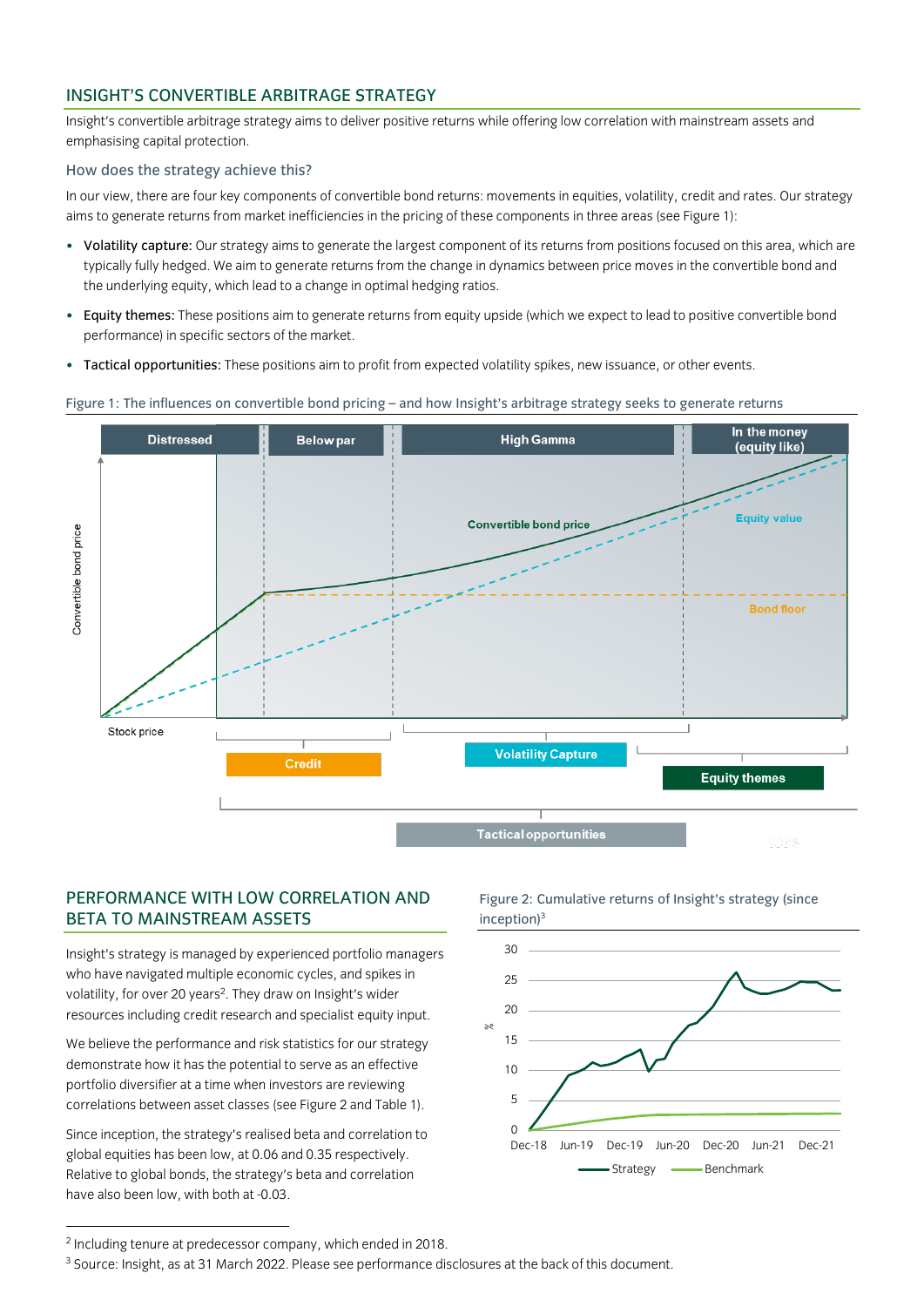## Table 1: Risk statistics of Insight's strategy (since inception)<sup>4</sup>

| Volatility (pa)                  | 3.43%    |
|----------------------------------|----------|
| Maximum drawdown                 | $-4.66%$ |
| Realised beta to global equities | 0.06     |
| Correlation to global equities   | 0.35     |
| Realised beta to global bonds    | $-0.03$  |
| Correlation to global bonds      | $-0.03$  |
| Positive months                  | 79.49%   |
|                                  |          |

# KEY HIGHLIGHTS FOR INVESTORS: MONETISING VOLATILITY AND EXPOSURE ADJUSTMENTS

We believe the strategy's ability to monetise volatility and manage overall exposures are notable given current conditions.

## Monetising volatility

Equity indices have been volatile so far in 2022. We continue to expect violent equity rotation among underlying index constituents and individual companies, given uncertain earnings, supply-chain issues, wage-induced inflation, stimulus withdrawal and central bank hikes – as well as geopolitical uncertainty.

To illustrate how a convertible arbitrage strategy can take advantage of share-price volatility, we offer a historical example (see Figure 3), focusing on a volatile episode for Sika, an investment grade Swiss manufacturer of construction materials.

• Phase 1: Equity price moves sharply lower

In late 2018, the Sika convertible bond and equity prices declined, and the equity price substantially underperformed the convertible. A short equity position would have generated a gain, more than offsetting a loss on a long in the convertible bond. When the equity price stabilised, our convertible bond strategy could then use the gains to buy equity.

## • Phase 2: Equity price remains volatile, but recovers

From early 2019 onwards, the equity price recovered, but remained volatile. Over time, equity bought could be sold at a profit as the price recovered; and through the appropriate and timely application of equity hedges, further returns could be generated.

The core principle remains that the convertible will generally move less dramatically than the equity as it is supported on the downside by the 'bond floor', while increasingly benefiting from upside participation as the equity price rises.



### Figure 3: Volatility capture example<sup>5</sup>

<sup>4</sup> Source: Insight, as at 31 March 2022. All risk statistics are calculated using daily data points. For beta and correlation calculations we have used the rolling 5-day average of the daily returns of both the portfolio and the indices in order to smooth out the volatility related to securities being priced at different times in the portfolio and the indices. Global equities: MSCI World 100% Hedged to USD (net total return index USD). Global bonds: JP Morgan Govt. Bond Hedged USD.

<sup>5</sup> Source: Insight and Bloomberg as at 30 September 2021. For illustrative purposes only. This information is not intended to be a recommendation to take any particular investment action and is subject to change. No assumptions should be made that the securities identified and discussed above were or will be profitable.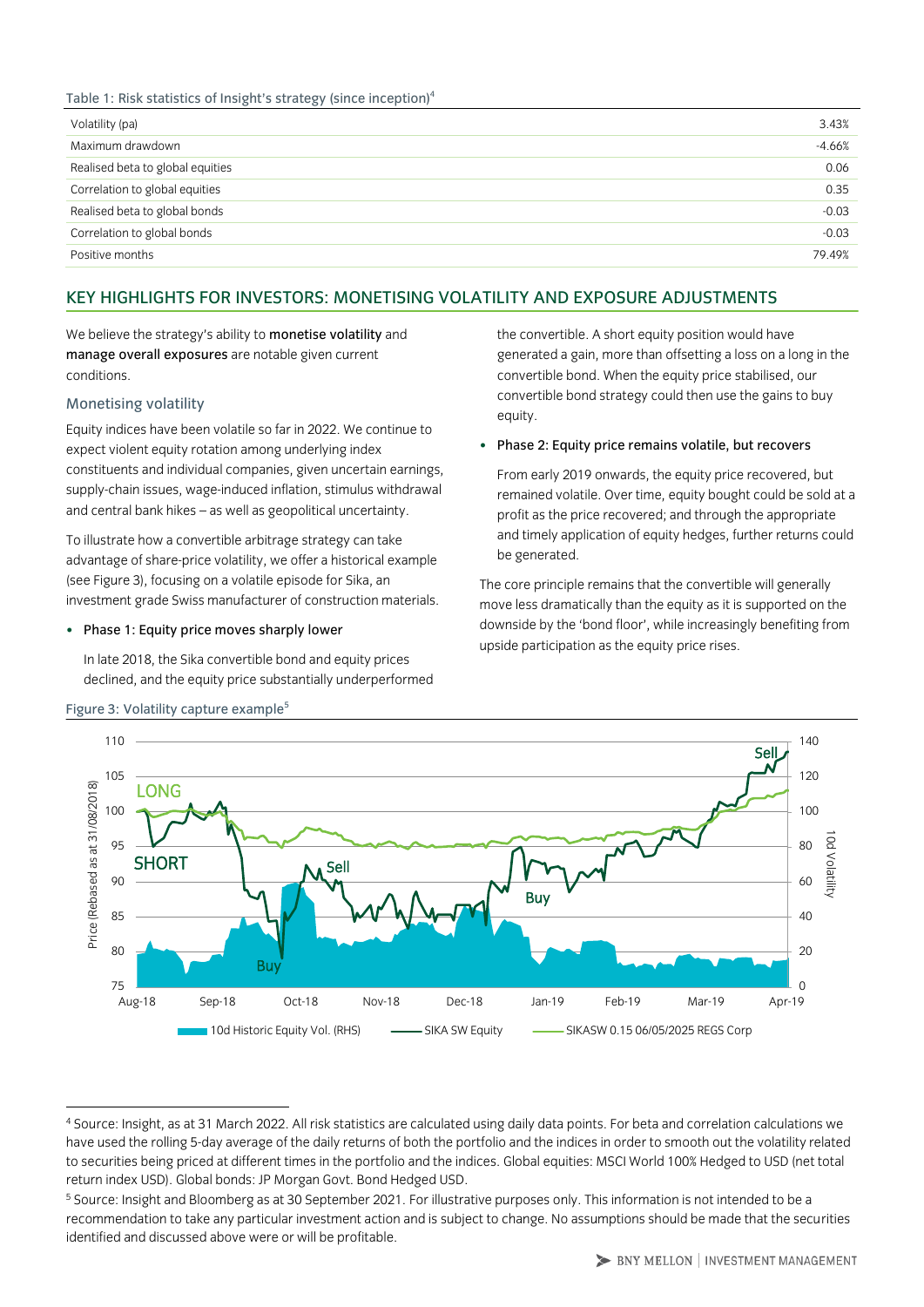### Flexibility to manage overall exposure

In addition to managing exposures to specific issuers, Insight's strategy may actively manage overall exposure to the markets. This adds another source of potential returns.

For example, the strategy's gross exposure has changed materially during the most challenging periods of the COVID-19 crisis (see Figure 4). In addition, through the active management of equity hedges for convertible bond exposures, and through additional portfolio hedges, the managers are able to refine and manage the net equity exposure of the portfolio. This is managed within clear guidelines (maximum 30%, including new issues) to ensure low beta to equity markets and capital protection in difficult periods. For example, the strategy was net short in the midst of the COVID-19 related selloff in March 2020 (see Figure 5).

#### Figure 4: Gross leverage (long MV % NAV)



Source: Insight, 31 March 2022.

Figure 5: Net equity exposure (% NAV)





# WHY NOW FOR CONVERTIBLE ARBITRAGE?

We believe a convertible arbitrage strategy can play a meaningful role in investor portfolios today for several reasons.

- 1. Improve diversification: After years of strong performance in equities and fixed income markets, investors are increasingly looking to diversify into less correlated strategies. Convertible arbitrage strategies typically exhibit low beta and low correlations to other asset classes.
- 2. Access new opportunities: Convertible bond issuance has risen in recent years, with 2020 a record year, and 2021 the fifth-highest global issuance on record. Issuance is high across the US, Europe and Asia. Opportunities for convertible arbitrage strategies to potentially generate returns have therefore grown significantly. We note that rising-rate environments have historically been favourable for convertible issuance as convertibles pay a slightly lower coupon than conventional corporate bonds.
- 3. Offset and benefit from the impact of volatility: In recent months, supply-chain and labour constraints, a surge in aggregate demand to pre-pandemic levels, and unprecedented constraints in energy markets, have led to widespread inflationary pressure – putting pressure in turn on central banks to raise rates. We expect this to lead to volatility in fixed income and equity markets. Convertible arbitrage strategies can actively benefit from such episodes as they aim to exploit the relative changes in pricing of a convertible bond and its underlying equity.

Looking ahead, we expect a supportive backdrop for our convertible arbitrage approach in 2022. We maintain balanced convertible positioning with name-specific exposures; the largest exposures remain skewed toward better-rated issuers and we maintain a significant interest rate hedge. We expect our balanced portfolio, combined with increased individual stock volatility, to perform well in the current environment.

> BNY MELLON | INVESTMENT MANAGEMENT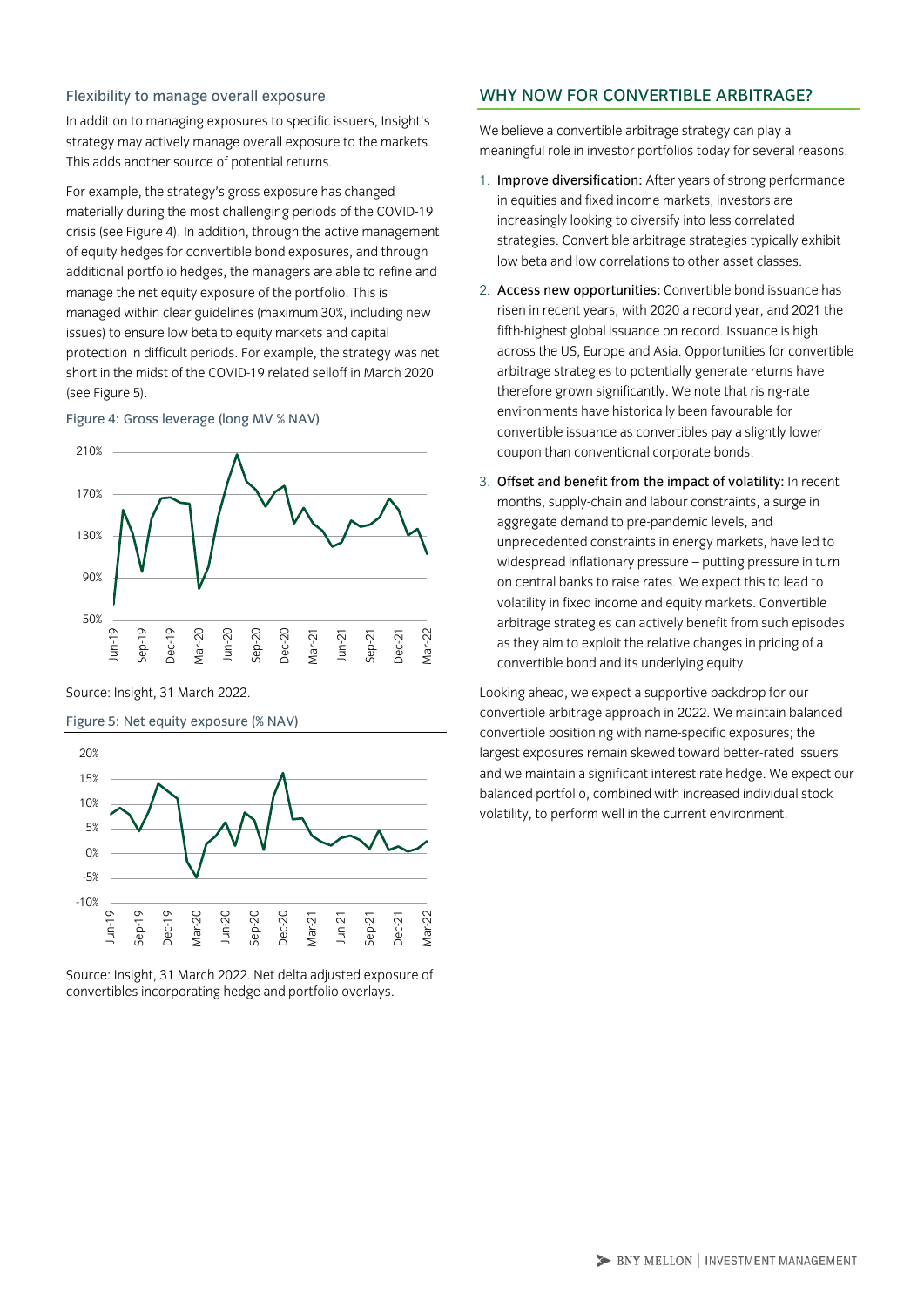# IMPORTANT INFORMATION

### TEN-YEAR PERFORMANCE RECORD TO 31 MARCH 2022

|                                                          | Calendar year returns    |                  |               |                          |                  |                  |                  |                          |                          |                  |  |
|----------------------------------------------------------|--------------------------|------------------|---------------|--------------------------|------------------|------------------|------------------|--------------------------|--------------------------|------------------|--|
|                                                          | 2021                     | 2020             | 2019          | 2018                     | 2017             | 2016             | 2015             | 2014                     | 2013                     | 2012             |  |
| Insight's absolute return global convertible<br>strategy | .60%                     | 9.40%            | 12.24%        |                          |                  |                  |                  |                          |                          |                  |  |
| <b>Benchmark</b>                                         | 0.09%                    | 0.51%            | 2.18%         |                          |                  |                  |                  | $\overline{\phantom{a}}$ | $\sim$                   |                  |  |
|                                                          | 12-month rolling returns |                  |               |                          |                  |                  |                  |                          |                          |                  |  |
|                                                          | $2021 -$<br>2022         | $2020 -$<br>2021 | 2019-<br>2020 | $2018 -$<br>2019         | $2017 -$<br>2018 | $2016 -$<br>2017 | $2015 -$<br>2016 | $2014 -$<br>2015         | $2013 -$<br>2014         | $2012 -$<br>2013 |  |
| Insight's absolute return global convertible<br>strategy | $-0.38%$                 | 12.79%           | 4.24%         | $\overline{\phantom{a}}$ |                  |                  |                  |                          | $\overline{\phantom{a}}$ |                  |  |
| <b>Benchmark</b>                                         | 0.08%                    | 0.19%            | 1.92%         | $\overline{\phantom{a}}$ |                  |                  |                  |                          |                          |                  |  |

Please refer to the following risk disclosures. Effective 1 November 2021, the benchmark changed from 1-month USD LIBOR to the Secured Overnight Financing Rate (SOFR) (90-day compounded). All benchmark past performance prior to this date was calculated 1 month USD LIBOR. Returns are shown in USD on a net basis (with a 0.75% annual management charge and performance related fee applied). From strategy inception on 1 January 2019 to 3 June 2019, performance relates to a model portfolio. From 3 June 2019 to date performance relates to a representative portfolio. Insight's simulated portfolios are managed in the same way as a real portfolio using portfolio management and trading systems on which trades are traded and settled in order to replicate live market conditions and possible outcomes and to produce an asset value. Model results have certain inherent limitations. Unlike an actual performance record, model results do not represent actual trading/returns and may not reflect the impact that material economic/market factors might have. Clients' actual results may be materially different than the model results presented. The return may increase or decrease as a result of currency fluctuations.

#### RISK DISCLOSURES

### Past performance is not indicative of future results. Investment in any strategy involves a risk of loss which may partly be due to exchange rate fluctuations.

The performance results shown, whether net or gross of investment management fees, reflect the reinvestment of dividends and/or income and other earnings. Any gross of fees performance does not include fees, taxes and charges and these can have a material detrimental effect on the performance of an investment. Taxes and certain charges, such as currency conversion charges may depend on the individual situation of each investor and are subject to change in future.

Any target performance aims are not a guarantee, may not be achieved and a capital loss may occur. The scenarios presented are an estimate of future performance based on evidence from the past on how the value of this investment varies over time, and/or prevailing market conditions and are not an exact indicator. They are speculative in nature and are only an estimate. What you will get will vary depending on how the market performs and how long you keep the investment/product. Strategies which have a higher performance aim generally take more risk to achieve this and so have a greater potential for the returns to be significantly different than expected.

Any projections or forecasts contained herein are based upon certain assumptions considered reasonable. Projections are speculative in nature and some or all of the assumptions underlying the projections may not materialize or vary significantly from the actual results. Accordingly, the projections are only an estimate.

## ASSOCIATED INVESTMENT RISKS

## Convertible Securities

- Objective/Performance Risk: There is no guarantee that the strategy will achieve its objectives.
- Derivatives Risk: Derivatives are highly sensitive to changes in the value of the asset from which their value is derived. A small movement in the value of the underlying asset can cause a large movement in the value of the derivative. This can increase the sizes of losses and gains, causing the value of your investment to fluctuate. When using derivatives, the strategy can lose significantly more than the amount it has invested in derivatives.
- Changes in Interest Rates & Inflation Risk: Investments in bonds/money market securities are affected by interest rates and inflation trends which may negatively affect the value of the strategy.
- Credit Ratings and Unrated Securities Risk: Bonds with a low credit rating or unrated bonds have a greater risk of default. These investments may negatively affect the value of the strategy.
- Credit Risk: The issuer of a security held by the strategy may not pay income or repay capital to the strategy when due.
- Emerging Markets Risk: Emerging Markets have additional risks due to less-developed market practices.
- Counterparty Risk: The insolvency of any institutions providing services such as custody of assets or acting as a counterparty to derivatives or other contractual arrangements, may expose the strategy to financial loss